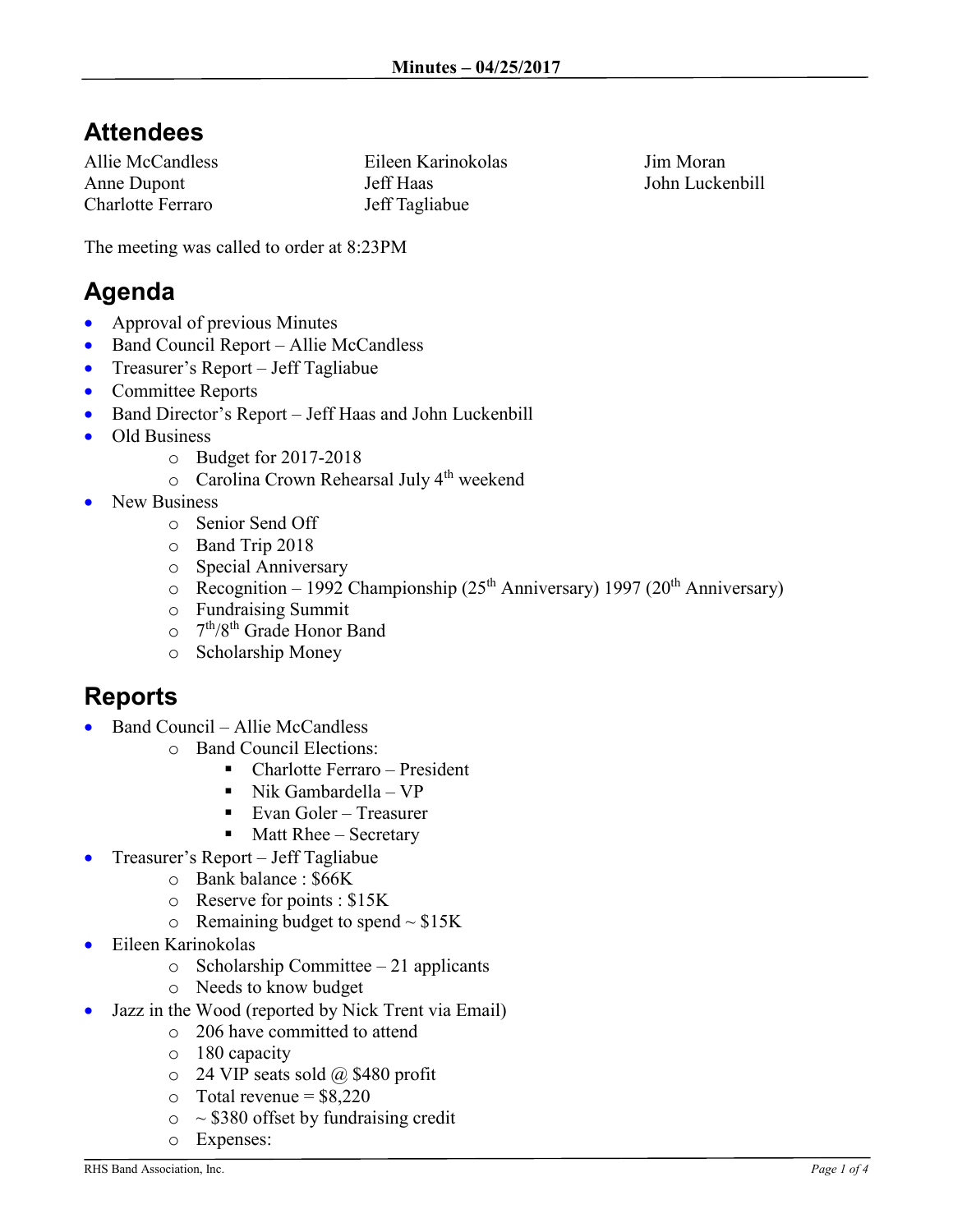- Guest artist: \$2,500
- $\blacksquare$  Lighting: \$1,800
- **Invitations:** TBD budgeted  $$500$
- New stands:  $$1,500$
- $\blacksquare$  Jazz Day: \$1,200
- Fish: TBD
- $\circ$  Goya Foods funded \$7,000, so net cost for Jazz  $\sim$ \$1,000
- o Will we continue to get a Goya sponsorship in future years?
- Band Directors' Report Jeff Haas & John Luckenbill
	- o Successful concert at West Side
	- o Recording will be made available after editing
	- o West Side is a nice arrangement for performance venue
	- o Dates chosen for next year
	- o We need to send deposit
	- o Band council elections had a good turnout
	- o Car washes might no longer be allowed due to watering restrictions
	- o Class lists are smaller due to fewer sophomores taking alternate electives
	- o Jazz Band going to Newark Academy for a festival
	- $\circ$  Marching Band: Pizza party tonight with  $\sim$  70 kids
	- $\circ$  Registration is slow, but will probably get 15-20 8<sup>th</sup> graders and 8-10 HS rookies
	- o Will, Sean, and Nik made phone calls last night
	- o Deadline next week last push
	- o Trip to BF Friday with 7 or 8 students to talk about marching band. John will visit GW after their concert but can't bring students because of schedule
	- o Music has been written for winds. Percussion to be done.
	- o Props will be purchasing side line screens and screen printing color palette of the show
	- o Potentially getting one ramp
	- o Color guard and percussion training starts next week
	- o Blue Moon offers community nights where 20% goes back to the band.
- Old Business
	- o Budget for 2017-2018
		- John Luckenbill discussed budget items in general and will distribute via email for voting at the next meeting
		- **Discussed budgeting for need-based funding**
		- Track need-based funding with the points spreadsheet
	- o Carolina Crown Rehearsal July 4th weekend
		- **Arrive 1AM Saturday night**
		- Sleeping in the campus center
		- Rehearsing on Main, Stevens, and probably BF fields
		- Michael Klesch is the music arranger for Crown (and RHS) and will be here to visit with our students
		- Band Association or Band Council might provide bagels
- New Business
	- o Senior Send Off
		- $-6/9: 5 7PM$
		- How do we get a good head count nobody  $RSVPs$ ?
		- Looking for someone to host preferably with a pool
		- Alternative to using the front lawn of the high school
	- o Band Trip 2018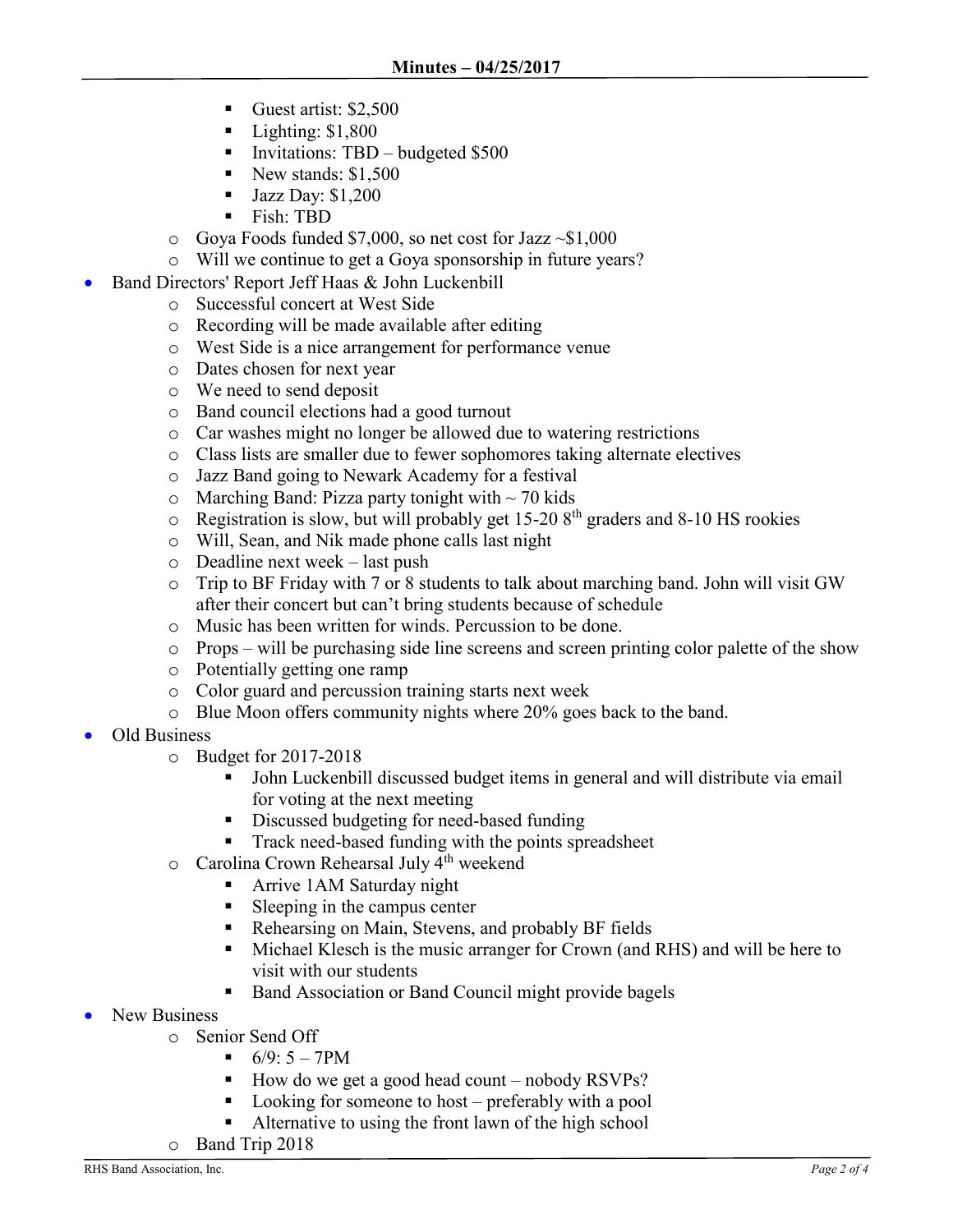- Last weekend of April  $-4/26 4/29$
- Band concert will be 4/5
- Options
	- Virgina option for stop at alumni's band program
	- Boston option for stop at alumni's band program
	- Gettysburg
	- Pittsburgh
	- Cleveland
- o Special Anniversary
	- **1923** is the earliest known band member
	- Recognition 1992 Championship ( $25<sup>th</sup>$  Anniversary) 1997 ( $20<sup>th</sup>$  Anniversary)
	- Good reason to bring alumni back
	- **Football game on Friday 10/13 Yamaha Cup on Saturday 10/14**
	- Need to determine if we should host something for alumni
- o Fundraising Summit
	- This was a good year for ad journal due to meeting we had in last Spring
	- We should have a meeting of the three major fundraising teams (Poinsettia, Citrus, and Ad Journal)
	- Jeff Haas indicated that BF was a good place for Citrus delivery day, but it's not available for Poinsettia because of basketball. Travell is still an option.
	- Eileen Karinokolas suggested Orchard as another alternative
- 0 7<sup>th</sup>/8<sup>th</sup> Grade Honor Band
	- **BE** and GW did not participate in Bergen County Band
	- **BF** sponsored kids for region but GW did not
	- **Jeff Haas and John Luckenbill will be starting a**  $7<sup>th</sup>/8<sup>th</sup>$  **grade honor band that** includes the wind ensemble.
	- Middle schoolers would get to play in a good band and Wind Ensemble would get to be mentors
	- In November after Marching Band competition season
	- Tue/Thu  $4 8$  rehearsal, Sat rehearsal followed by a concert
	- Just presented to Chris McCullough and Friends of Music looking for funding
	- Will need chaperones
	- Probably taking the place of jazz day on the calendar
	- Move jazz day closer to jazz coffee house
- o Scholarship Money
	- $\blacksquare$  16,000 budgeted
	- Named awards: \$8,000 for 5 awards at \$1,600
	- $\blacksquare$  5 (*a*), 800
	- $\blacksquare$  5 (*a*) 500
	- 6  $\omega$  200
- o Next meeting 5/16 at 8:30 after the marching band meeting
	- **Budget**
	- Approve Slate
	- **Approve By Laws**
- o Final meeting 6/6 at 7:30 PM